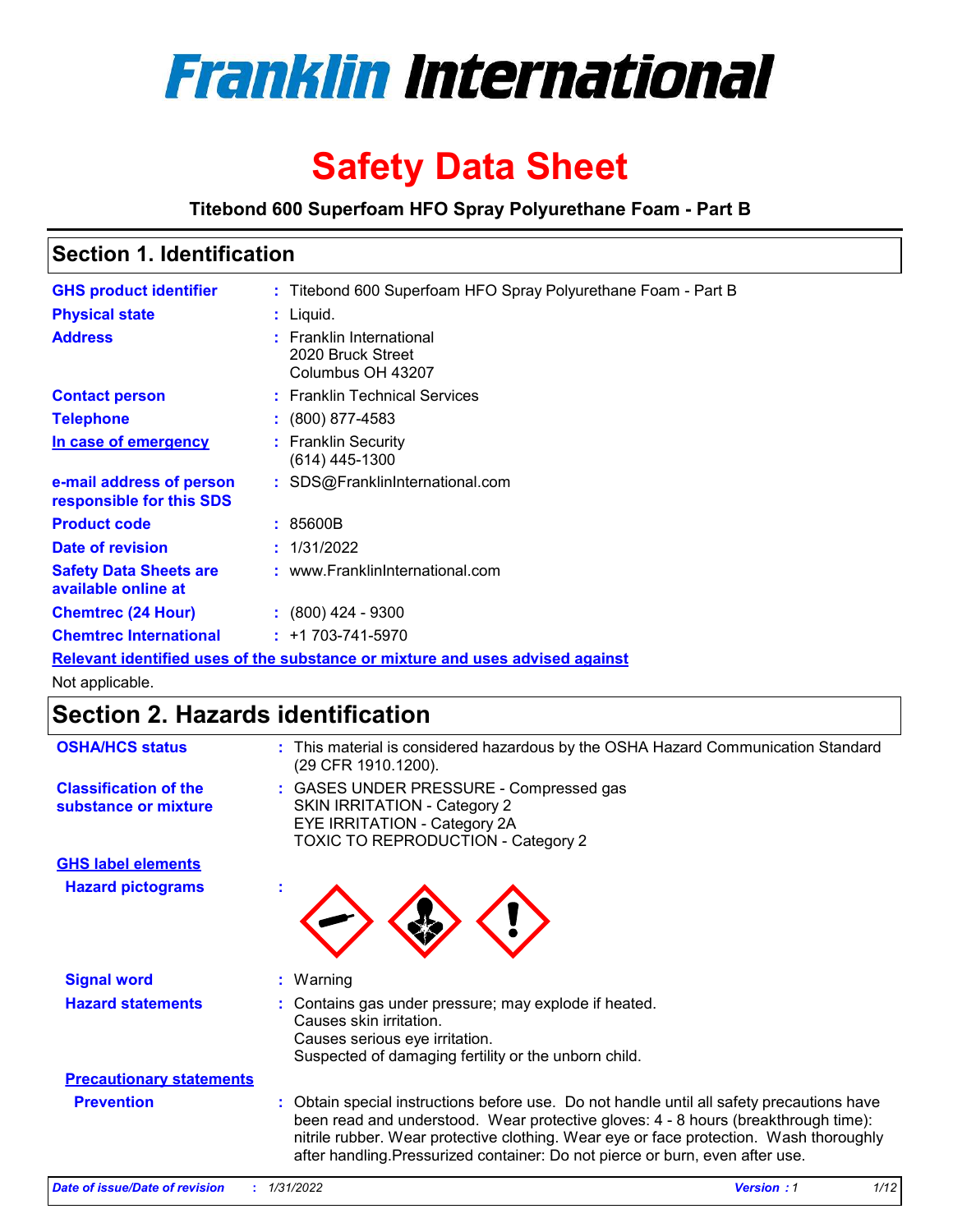### **Section 2. Hazards identification**

| <b>Response</b>                            | : IF exposed or concerned: Get medical advice or attention. Take off contaminated<br>clothing and wash it before reuse. IF ON SKIN: Wash with plenty of water. If skin<br>irritation occurs: Get medical advice or attention. IF IN EYES: Rinse cautiously with<br>water for several minutes. Remove contact lenses, if present and easy to do. Continue<br>rinsing. If eye irritation persists: Get medical advice or attention. |
|--------------------------------------------|-----------------------------------------------------------------------------------------------------------------------------------------------------------------------------------------------------------------------------------------------------------------------------------------------------------------------------------------------------------------------------------------------------------------------------------|
| <b>Storage</b>                             | : Store locked up. Protect from sunlight. Store in a well-ventilated place.                                                                                                                                                                                                                                                                                                                                                       |
| <b>Disposal</b>                            | Dispose of contents and container in accordance with all local, regional, national and<br>international regulations.                                                                                                                                                                                                                                                                                                              |
| <b>Hazards not otherwise</b><br>classified | : None known.                                                                                                                                                                                                                                                                                                                                                                                                                     |
|                                            |                                                                                                                                                                                                                                                                                                                                                                                                                                   |

# **Section 3. Composition/information on ingredients**

| <b>Substance/mixture</b><br>Mixture                                                                                                                                               |                                                             |                                                                                   |
|-----------------------------------------------------------------------------------------------------------------------------------------------------------------------------------|-------------------------------------------------------------|-----------------------------------------------------------------------------------|
| Ingredient name                                                                                                                                                                   | $\frac{9}{6}$                                               | <b>CAS number</b>                                                                 |
| tris(2-chloro-1-methylethyl) phosphate<br><b>HFO-1234ZE</b><br>nitrogen<br>2,2'-oxybisethanol<br>N-cyclohexyl-N-methylcyclohexylamine<br>Oxirane, 2-methyl-, polymer with oxirane | 1≥25 - ≤50<br>210 - ≤25<br>$\leq 10$<br>$≤10$<br>ל≥ا<br>1≤ا | 13674-84-5<br>29118-24-9<br>7727-37-9<br>111-46-6<br>7560-83-0<br>$9003 - 11 - 6$ |

Any concentration shown as a range is to protect confidentiality or is due to batch variation.

**There are no additional ingredients present which, within the current knowledge of the supplier and in the concentrations applicable, are classified as hazardous to health or the environment and hence require reporting in this section.**

**Occupational exposure limits, if available, are listed in Section 8.**

# **Section 4. First aid measures**

| <b>Description of necessary first aid measures</b>        |                                                                                                                                                                                                                                                                                                                                                                                                                                                                                                                                                                                                                                                                                                                                                                           |  |  |
|-----------------------------------------------------------|---------------------------------------------------------------------------------------------------------------------------------------------------------------------------------------------------------------------------------------------------------------------------------------------------------------------------------------------------------------------------------------------------------------------------------------------------------------------------------------------------------------------------------------------------------------------------------------------------------------------------------------------------------------------------------------------------------------------------------------------------------------------------|--|--|
| <b>Eye contact</b>                                        | : Immediately flush eyes with plenty of water, occasionally lifting the upper and lower<br>eyelids. Check for and remove any contact lenses. Continue to rinse for at least 10<br>minutes. Get medical attention.                                                                                                                                                                                                                                                                                                                                                                                                                                                                                                                                                         |  |  |
| <b>Inhalation</b>                                         | : Remove victim to fresh air and keep at rest in a position comfortable for breathing. If<br>not breathing, if breathing is irregular or if respiratory arrest occurs, provide artificial<br>respiration or oxygen by trained personnel. It may be dangerous to the person providing<br>aid to give mouth-to-mouth resuscitation. Get medical attention. If unconscious, place<br>in recovery position and get medical attention immediately. Maintain an open airway.<br>Loosen tight clothing such as a collar, tie, belt or waistband. In case of inhalation of<br>decomposition products in a fire, symptoms may be delayed. The exposed person may<br>need to be kept under medical surveillance for 48 hours.                                                       |  |  |
| <b>Skin contact</b>                                       | : Flush contaminated skin with plenty of water. Remove contaminated clothing and<br>shoes. Continue to rinse for at least 10 minutes. Get medical attention. Wash clothing<br>before reuse. Clean shoes thoroughly before reuse.                                                                                                                                                                                                                                                                                                                                                                                                                                                                                                                                          |  |  |
| <b>Ingestion</b>                                          | : Wash out mouth with water. Remove dentures if any. Remove victim to fresh air and<br>keep at rest in a position comfortable for breathing. If material has been swallowed and<br>the exposed person is conscious, give small quantities of water to drink. Stop if the<br>exposed person feels sick as vomiting may be dangerous. Do not induce vomiting<br>unless directed to do so by medical personnel. If vomiting occurs, the head should be<br>kept low so that vomit does not enter the lungs. Get medical attention. Never give<br>anything by mouth to an unconscious person. If unconscious, place in recovery position<br>and get medical attention immediately. Maintain an open airway. Loosen tight clothing<br>such as a collar, tie, belt or waistband. |  |  |
| <b>Most important symptoms/effects, acute and delayed</b> |                                                                                                                                                                                                                                                                                                                                                                                                                                                                                                                                                                                                                                                                                                                                                                           |  |  |

### **Potential acute health effects**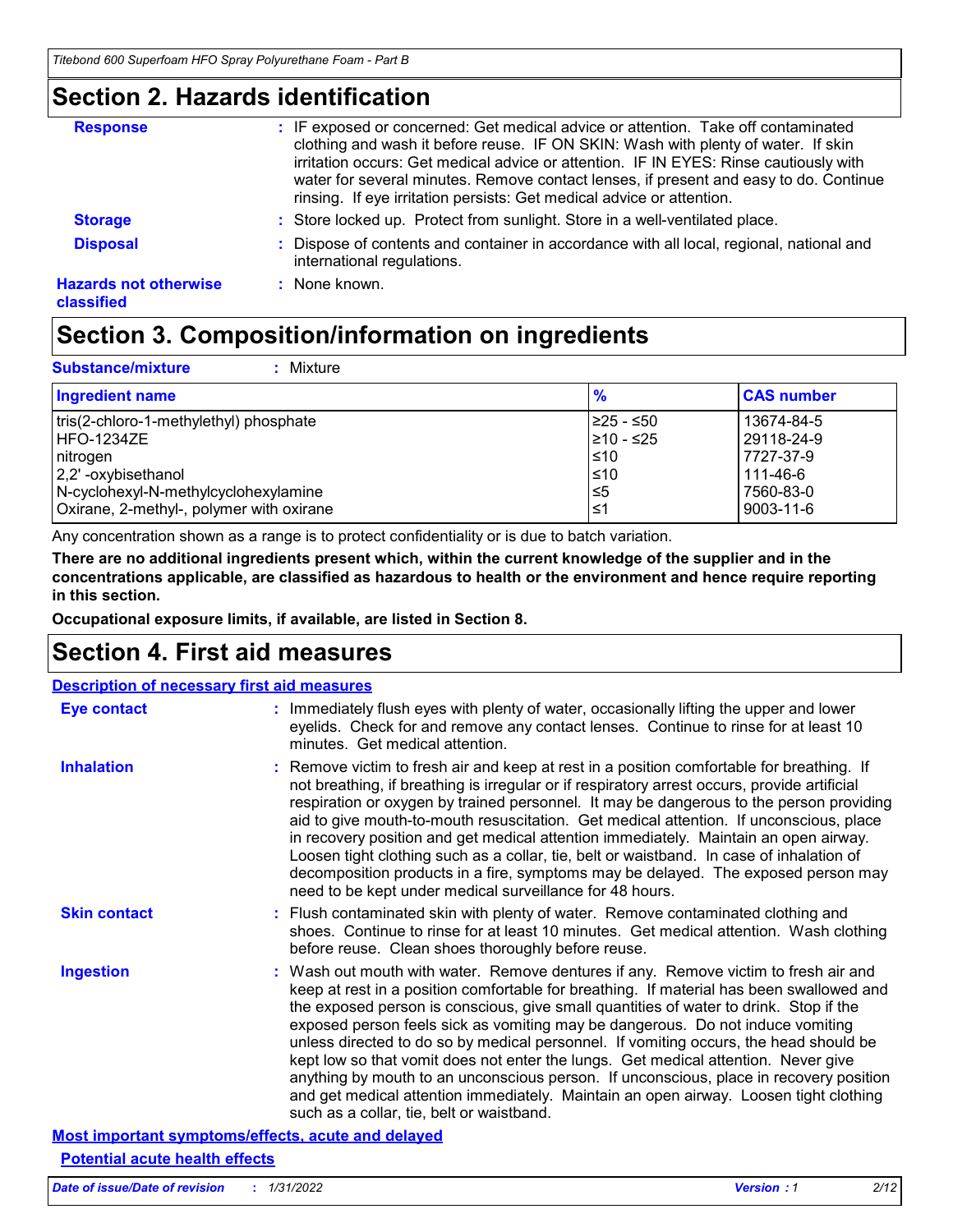### **Section 4. First aid measures**

| OGUNUN 7. LII 31 GIU HIGASULGS             |                                                                                                                                                                                         |  |  |  |  |
|--------------------------------------------|-----------------------------------------------------------------------------------------------------------------------------------------------------------------------------------------|--|--|--|--|
| <b>Eye contact</b>                         | : Causes serious eye irritation.                                                                                                                                                        |  |  |  |  |
| <b>Inhalation</b>                          | : No known significant effects or critical hazards.                                                                                                                                     |  |  |  |  |
| <b>Skin contact</b>                        | : Causes skin irritation.                                                                                                                                                               |  |  |  |  |
| <b>Ingestion</b>                           | : Ingestion may cause nausea, diarrhea and vomiting.                                                                                                                                    |  |  |  |  |
| <b>Over-exposure signs/symptoms</b>        |                                                                                                                                                                                         |  |  |  |  |
| <b>Eye contact</b>                         | : Adverse symptoms may include the following:<br>pain or irritation<br>watering<br>redness                                                                                              |  |  |  |  |
| <b>Inhalation</b>                          | : Adverse symptoms may include the following:<br>reduced fetal weight<br>increase in fetal deaths<br>skeletal malformations<br>Propellant - May cause drowsiness or dizziness. headache |  |  |  |  |
| <b>Skin contact</b>                        | : Adverse symptoms may include the following:<br>irritation<br>redness<br>reduced fetal weight<br>increase in fetal deaths<br>skeletal malformations                                    |  |  |  |  |
| <b>Ingestion</b>                           | : Adverse symptoms may include the following:<br>reduced fetal weight<br>increase in fetal deaths<br>skeletal malformations                                                             |  |  |  |  |
|                                            | Indication of immediate medical attention and special treatment needed, if necessary                                                                                                    |  |  |  |  |
| <b>Notes to physician</b>                  | : In case of inhalation of decomposition products in a fire, symptoms may be delayed.<br>The exposed person may need to be kept under medical surveillance for 48 hours.                |  |  |  |  |
| <b>Specific treatments</b>                 | : No specific treatment.                                                                                                                                                                |  |  |  |  |
| <b>Protection of first-aiders</b>          | : No action shall be taken involving any personal risk or without suitable training. It may<br>be dangerous to the person providing aid to give mouth-to-mouth resuscitation.           |  |  |  |  |
| See toxicological information (Section 11) |                                                                                                                                                                                         |  |  |  |  |
|                                            |                                                                                                                                                                                         |  |  |  |  |

# **Section 5. Fire-fighting measures**

| <b>Suitable extinguishing</b><br>: Use dry chemical, carbon dioxide, alcohol resistant foams, and water spray.<br>media<br><b>Unsuitable extinguishing</b><br>: None known.<br>media<br><b>Specific hazards arising</b><br>: In a fire or if heated, a pressure increase will occur and the container may burst.<br>from the chemical |  |
|---------------------------------------------------------------------------------------------------------------------------------------------------------------------------------------------------------------------------------------------------------------------------------------------------------------------------------------|--|
|                                                                                                                                                                                                                                                                                                                                       |  |
|                                                                                                                                                                                                                                                                                                                                       |  |
|                                                                                                                                                                                                                                                                                                                                       |  |
| <b>Hazardous thermal</b><br>Decomposition products may include the following materials:<br>carbon dioxide<br>decomposition products<br>carbon monoxide<br>nitrogen oxides<br>phosphorus oxides<br>halogenated compounds                                                                                                               |  |
| Promptly isolate the scene by removing all persons from the vicinity of the incident if<br><b>Special protective actions</b><br>there is a fire. No action shall be taken involving any personal risk or without suitable<br>for fire-fighters<br>training.                                                                           |  |
| <b>Special protective</b><br>: Fire-fighters should wear appropriate protective equipment and self-contained breathing<br>apparatus (SCBA) with a full face-piece operated in positive pressure mode.<br>equipment for fire-fighters                                                                                                  |  |
| <b>Remark</b><br>: CONTENTS UNDER PRESSURE. May explode when heated.                                                                                                                                                                                                                                                                  |  |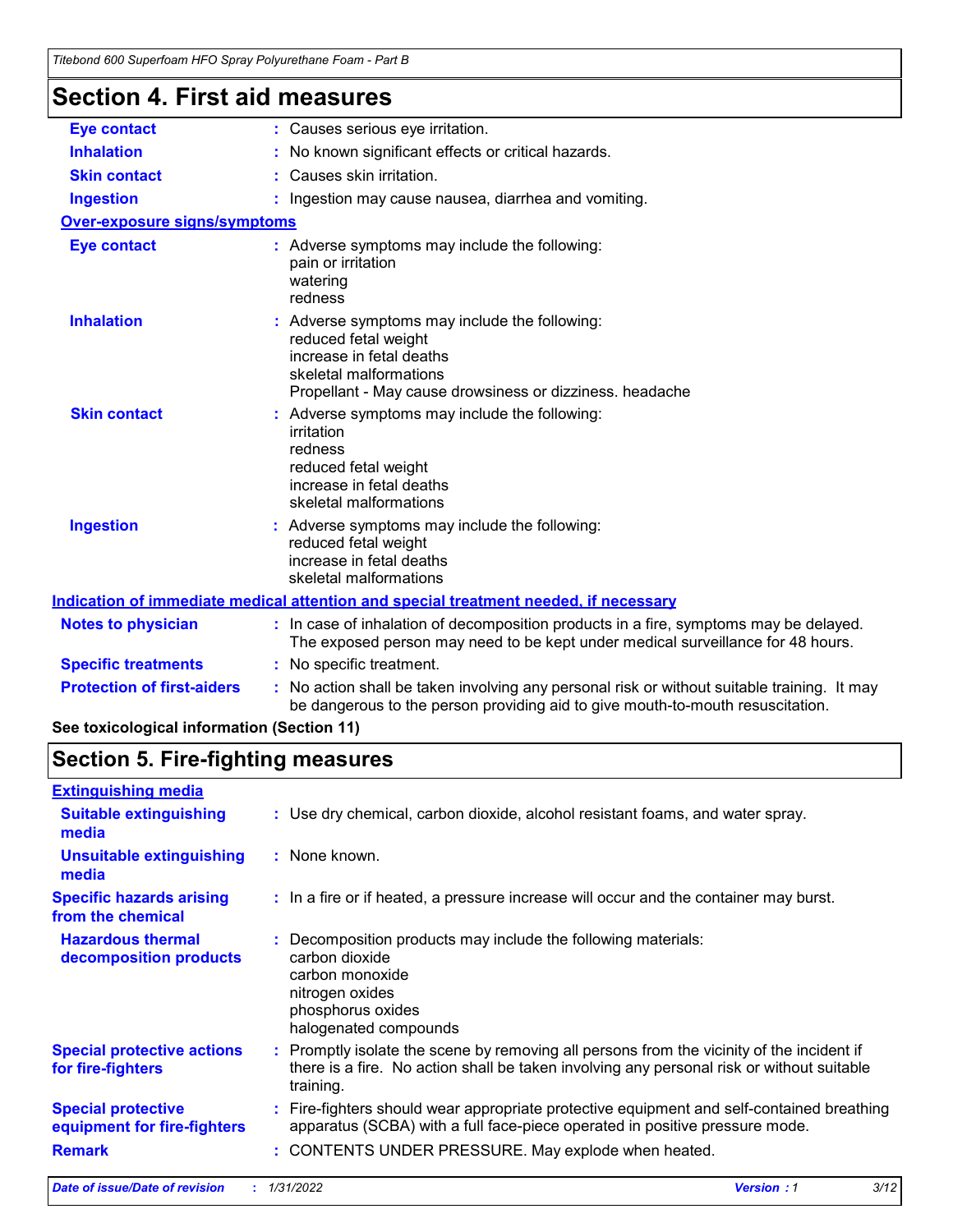### **Section 6. Accidental release measures**

| Personal precautions, protective equipment and emergency procedures |                                                                                                                                                                                                                                                                                                                                                                                                                                                                                                                                                                                                                                                                                                              |  |
|---------------------------------------------------------------------|--------------------------------------------------------------------------------------------------------------------------------------------------------------------------------------------------------------------------------------------------------------------------------------------------------------------------------------------------------------------------------------------------------------------------------------------------------------------------------------------------------------------------------------------------------------------------------------------------------------------------------------------------------------------------------------------------------------|--|
| For non-emergency<br>personnel                                      | : No action shall be taken involving any personal risk or without suitable training.<br>Evacuate surrounding areas. Keep unnecessary and unprotected personnel from<br>entering. Do not touch or walk through spilled material. Avoid breathing vapor or mist.<br>Provide adequate ventilation. Wear appropriate respirator when ventilation is<br>inadequate. Put on appropriate personal protective equipment.                                                                                                                                                                                                                                                                                             |  |
| For emergency responders                                            | : If specialized clothing is required to deal with the spillage, take note of any information in<br>Section 8 on suitable and unsuitable materials. See also the information in "For non-<br>emergency personnel".                                                                                                                                                                                                                                                                                                                                                                                                                                                                                           |  |
| <b>Environmental precautions</b>                                    | : Avoid dispersal of spilled material and runoff and contact with soil, waterways, drains<br>and sewers. Inform the relevant authorities if the product has caused environmental<br>pollution (sewers, waterways, soil or air).                                                                                                                                                                                                                                                                                                                                                                                                                                                                              |  |
| <b>Methods and materials for containment and cleaning up</b>        |                                                                                                                                                                                                                                                                                                                                                                                                                                                                                                                                                                                                                                                                                                              |  |
| <b>Small spill</b>                                                  | : Stop leak if without risk. Move containers from spill area. Dilute with water and mop up<br>if water-soluble. Alternatively, or if water-insoluble, absorb with an inert dry material and<br>place in an appropriate waste disposal container. Dispose of via a licensed waste<br>disposal contractor.                                                                                                                                                                                                                                                                                                                                                                                                     |  |
| <b>Large spill</b>                                                  | : Stop leak if without risk. Move containers from spill area. Approach release from<br>upwind. Prevent entry into sewers, water courses, basements or confined areas. Wash<br>spillages into an effluent treatment plant or proceed as follows. Contain and collect<br>spillage with non-combustible, absorbent material e.g. sand, earth, vermiculite or<br>diatomaceous earth and place in container for disposal according to local regulations<br>(see Section 13). Dispose of via a licensed waste disposal contractor. Contaminated<br>absorbent material may pose the same hazard as the spilled product. Note: see<br>Section 1 for emergency contact information and Section 13 for waste disposal. |  |

# **Section 7. Handling and storage**

#### **Precautions for safe handling**

| <b>Protective measures</b>                                                       | : Put on appropriate personal protective equipment (see Section 8). Avoid exposure -<br>obtain special instructions before use. Avoid exposure during pregnancy. Do not<br>handle until all safety precautions have been read and understood. Do not get in eyes<br>or on skin or clothing. Do not ingest. Avoid breathing vapor or mist. If during normal<br>use the material presents a respiratory hazard, use only with adequate ventilation or<br>wear appropriate respirator. Keep in the original container or an approved alternative<br>made from a compatible material, kept tightly closed when not in use. Empty containers<br>retain product residue and can be hazardous. Do not reuse container.                                                  |
|----------------------------------------------------------------------------------|------------------------------------------------------------------------------------------------------------------------------------------------------------------------------------------------------------------------------------------------------------------------------------------------------------------------------------------------------------------------------------------------------------------------------------------------------------------------------------------------------------------------------------------------------------------------------------------------------------------------------------------------------------------------------------------------------------------------------------------------------------------|
| <b>Advice on general</b><br>occupational hygiene                                 | : Eating, drinking and smoking should be prohibited in areas where this material is<br>handled, stored and processed. Workers should wash hands and face before eating,<br>drinking and smoking. Remove contaminated clothing and protective equipment before<br>entering eating areas. See also Section 8 for additional information on hygiene<br>measures.                                                                                                                                                                                                                                                                                                                                                                                                    |
| <b>Conditions for safe storage,</b><br>including any<br><b>incompatibilities</b> | : Store between the following temperatures: 16 to $32^{\circ}$ C (60.8 to 89.6°F). Store in<br>accordance with local regulations. Store in original container protected from direct<br>sunlight in a dry, cool and well-ventilated area, away from incompatible materials (see<br>Section 10) and food and drink. Protect from sunlight. Store locked up. Keep container<br>tightly closed and sealed until ready for use. Containers that have been opened must<br>be carefully resealed and kept upright to prevent leakage. Do not store in unlabeled<br>containers. Use appropriate containment to avoid environmental contamination. See<br>Section 10 for incompatible materials before handling or use. Store in a dry, cool and<br>well-ventilated area. |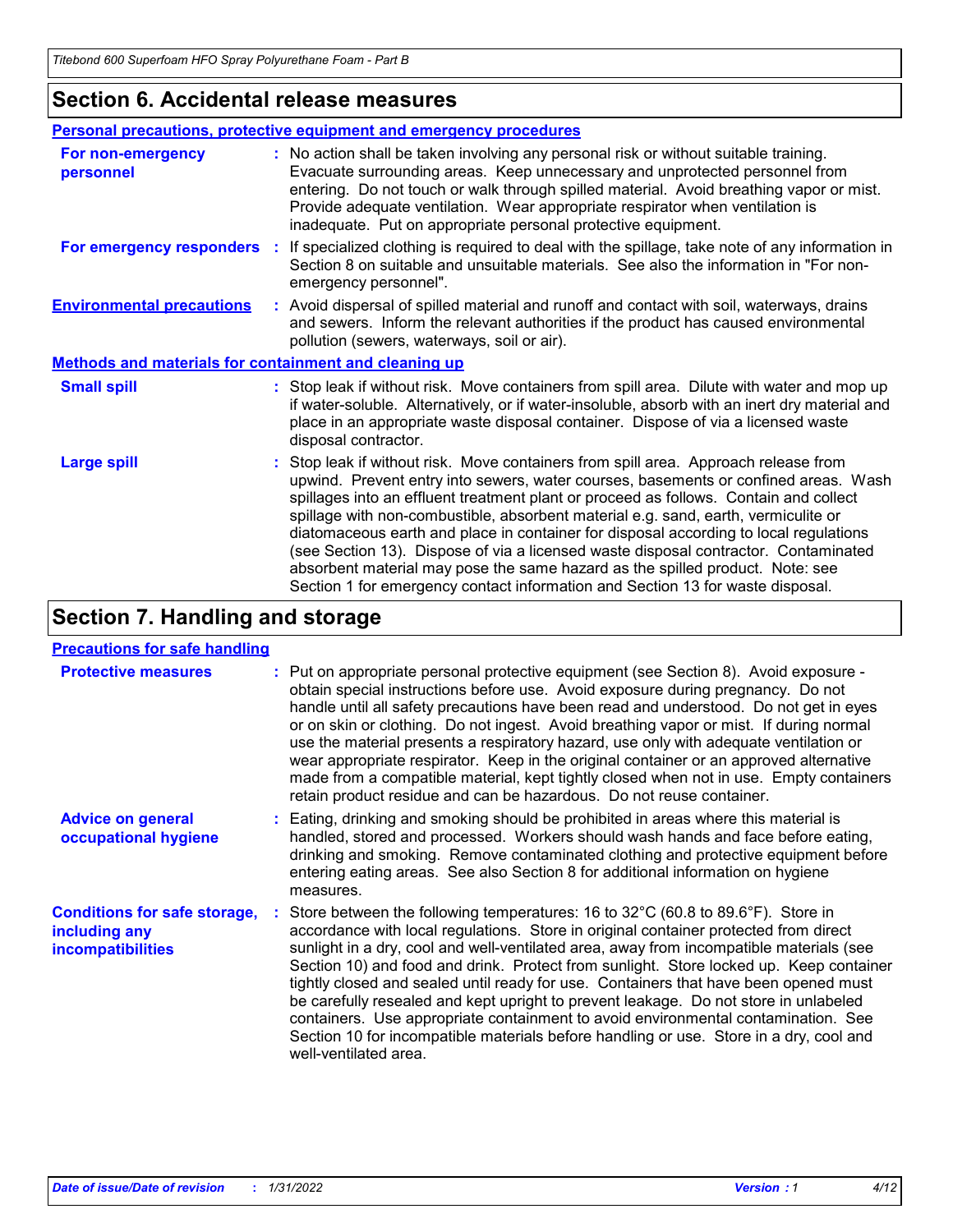# **Section 8. Exposure controls/personal protection**

#### **Control parameters**

#### **Occupational exposure limits**

| <b>Ingredient name</b>                                                           |                        | <b>Exposure limits</b>                                                                                                                                                                                                                                                                                                                                                                                                                                                                                                                                                                                                                           |
|----------------------------------------------------------------------------------|------------------------|--------------------------------------------------------------------------------------------------------------------------------------------------------------------------------------------------------------------------------------------------------------------------------------------------------------------------------------------------------------------------------------------------------------------------------------------------------------------------------------------------------------------------------------------------------------------------------------------------------------------------------------------------|
| tris(2-chloro-1-methylethyl) phosphate<br><b>HFO-1234ZE</b>                      |                        | None.<br>ACGIH TLV (United States, 3/2020).<br>TWA: $2.5 \text{ mg/m}^3$ , (as F) 8 hours.<br>OSHA PEL 1989 (United States, 3/1989).<br>TWA: $2.5 \text{ mg/m}^3$ , (as F) 8 hours.<br>OSHA PEL (United States, 5/2018).<br>TWA: $2.5 \text{ mg/m}^3$ , (as F) 8 hours.<br>OSHA PEL Z2 (United States, 2/2013).<br>TWA: 2.5 mg/m <sup>3</sup> 8 hours. Form: Dust                                                                                                                                                                                                                                                                                |
| nitrogen                                                                         |                        | ACGIH TLV (United States, 3/2020). Oxygen Depletion<br>[Asphyxiant].                                                                                                                                                                                                                                                                                                                                                                                                                                                                                                                                                                             |
| 2,2' -oxybisethanol                                                              |                        | OARS WEEL (United States, 7/2018).<br>TWA: 10 mg/m <sup>3</sup> 8 hours.                                                                                                                                                                                                                                                                                                                                                                                                                                                                                                                                                                         |
| N-cyclohexyl-N-methylcyclohexylamine<br>Oxirane, 2-methyl-, polymer with oxirane |                        | None.<br>None.                                                                                                                                                                                                                                                                                                                                                                                                                                                                                                                                                                                                                                   |
| <b>Appropriate engineering</b><br><b>controls</b>                                |                        | : If user operations generate dust, fumes, gas, vapor or mist, use process enclosures,<br>local exhaust ventilation or other engineering controls to keep worker exposure to<br>airborne contaminants below any recommended or statutory limits.                                                                                                                                                                                                                                                                                                                                                                                                 |
| <b>Environmental exposure</b><br>controls                                        |                        | Emissions from ventilation or work process equipment should be checked to ensure<br>they comply with the requirements of environmental protection legislation. In some<br>cases, fume scrubbers, filters or engineering modifications to the process equipment<br>will be necessary to reduce emissions to acceptable levels.                                                                                                                                                                                                                                                                                                                    |
| <b>Individual protection measures</b>                                            |                        |                                                                                                                                                                                                                                                                                                                                                                                                                                                                                                                                                                                                                                                  |
| <b>Hygiene measures</b>                                                          |                        | Wash hands, forearms and face thoroughly after handling chemical products, before<br>eating, smoking and using the lavatory and at the end of the working period.<br>Appropriate techniques should be used to remove potentially contaminated clothing.<br>Wash contaminated clothing before reusing. Ensure that eyewash stations and safety<br>showers are close to the workstation location.                                                                                                                                                                                                                                                  |
| <b>Eye/face protection</b>                                                       |                        | Safety eyewear complying with an approved standard should be used when a risk<br>assessment indicates this is necessary to avoid exposure to liquid splashes, mists,<br>gases or dusts. If contact is possible, the following protection should be worn, unless<br>the assessment indicates a higher degree of protection: chemical splash goggles.                                                                                                                                                                                                                                                                                              |
| <b>Skin protection</b>                                                           |                        |                                                                                                                                                                                                                                                                                                                                                                                                                                                                                                                                                                                                                                                  |
| <b>Hand protection</b>                                                           | time): nitrile rubber  | : Chemical-resistant, impervious gloves complying with an approved standard should be<br>worn at all times when handling chemical products if a risk assessment indicates this is<br>necessary. Considering the parameters specified by the glove manufacturer, check<br>during use that the gloves are still retaining their protective properties. It should be<br>noted that the time to breakthrough for any glove material may be different for different<br>glove manufacturers. In the case of mixtures, consisting of several substances, the<br>protection time of the gloves cannot be accurately estimated. 4 - 8 hours (breakthrough |
| <b>Body protection</b>                                                           | handling this product. | Personal protective equipment for the body should be selected based on the task being<br>performed and the risks involved and should be approved by a specialist before                                                                                                                                                                                                                                                                                                                                                                                                                                                                          |
| <b>Other skin protection</b>                                                     |                        | Appropriate footwear and any additional skin protection measures should be selected<br>based on the task being performed and the risks involved and should be approved by a<br>specialist before handling this product.                                                                                                                                                                                                                                                                                                                                                                                                                          |
| <b>Respiratory protection</b>                                                    | aspects of use.        | Based on the hazard and potential for exposure, select a respirator that meets the<br>appropriate standard or certification. Respirators must be used according to a<br>respiratory protection program to ensure proper fitting, training, and other important                                                                                                                                                                                                                                                                                                                                                                                   |
| <b>Date of issue/Date of revision</b>                                            | 1/31/2022              | 5/12<br><b>Version: 1</b>                                                                                                                                                                                                                                                                                                                                                                                                                                                                                                                                                                                                                        |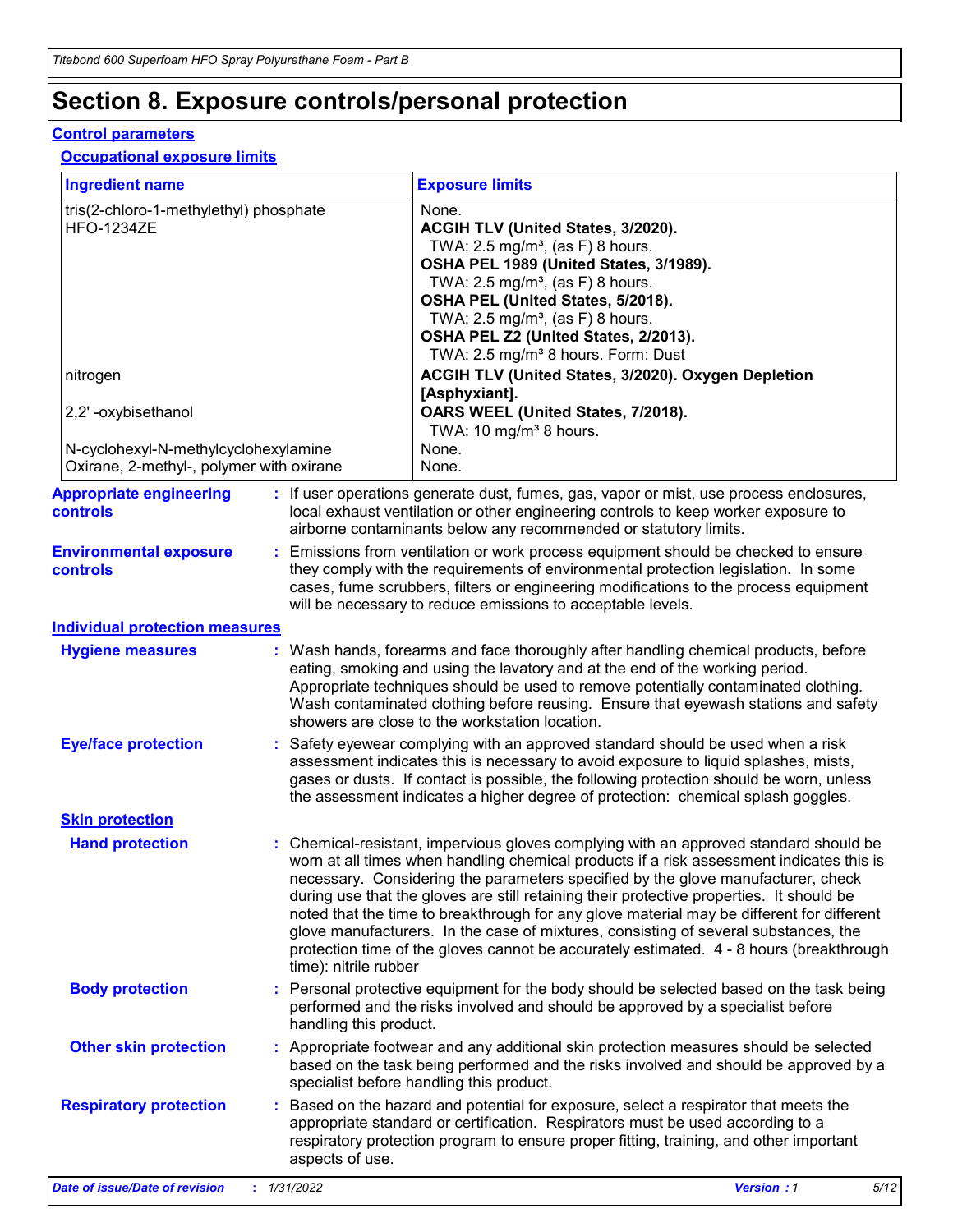### **Section 9. Physical and chemical properties**

| <b>Appearance</b>                                 |                                                                                                          |
|---------------------------------------------------|----------------------------------------------------------------------------------------------------------|
| <b>Physical state</b>                             | : Liquid. [Low Pressure Polyurethane Foam]                                                               |
| <b>Color</b>                                      | : Amber to dark brown liquid. Forms an off-white to yellowish froth when released from<br>the container. |
| Odor                                              | : Amine-like. [Slight]                                                                                   |
| <b>Odor threshold</b>                             | : Not available.                                                                                         |
| pH                                                | : Not available.                                                                                         |
| <b>Melting point</b>                              | : Not available.                                                                                         |
| <b>Boiling point</b>                              | : Propellant boils at -19 $^{\circ}$ C (-2.2 $^{\circ}$ F)                                               |
| <b>Flash point</b>                                | : Does not flash. [Product does not sustain combustion.]                                                 |
| <b>Evaporation rate</b>                           | : Not available.                                                                                         |
| <b>Flammability (solid, gas)</b>                  | : CONTENTS UNDER PRESSURE. May explode when heated.                                                      |
| Lower and upper explosive<br>(flammable) limits   | : Not available.                                                                                         |
|                                                   | Not available.                                                                                           |
| <b>Vapor density</b>                              | : Not available.                                                                                         |
| <b>Relative density</b>                           | : 1.2                                                                                                    |
| <b>Solubility</b>                                 | : Very slightly soluble in the following materials: cold water and hot water.                            |
| <b>Solubility in water</b>                        | : Not available.                                                                                         |
| <b>Partition coefficient: n-</b><br>octanol/water | : Not available.                                                                                         |
| <b>Auto-ignition temperature</b>                  | : Not available.                                                                                         |
| <b>Decomposition temperature</b>                  | : Not available.                                                                                         |
| <b>Viscosity</b>                                  | : Not available.                                                                                         |

# **Section 10. Stability and reactivity**

| <b>Reactivity</b>                            | : No specific test data related to reactivity available for this product or its ingredients.              |
|----------------------------------------------|-----------------------------------------------------------------------------------------------------------|
| <b>Chemical stability</b>                    | : The product is stable.                                                                                  |
| <b>Possibility of hazardous</b><br>reactions | : Elevated temperature risk of explosion                                                                  |
| <b>Conditions to avoid</b>                   | : Keep away from heat and flame.                                                                          |
| <b>Incompatible materials</b>                | : Strong oxidizer; strong alkalis; alcohols; amines; Ammonia.; metals                                     |
| <b>Hazardous decomposition</b><br>products   | : Under normal conditions of storage and use, hazardous decomposition products should<br>not be produced. |

# **Section 11. Toxicological information**

### **Information on toxicological effects**

| <b>Product/ingredient name</b>              | <b>Result</b>                | <b>Species</b> | <b>Dose</b>           | <b>Exposure</b> |
|---------------------------------------------|------------------------------|----------------|-----------------------|-----------------|
| tris(2-chloro-1-methylethyl)<br>phosphate   | LD50 Oral                    | Rat            | 1500 mg/kg            |                 |
| 2,2'-oxybisethanol                          | LD50 Dermal                  | Rabbit         | 11890 mg/kg           |                 |
|                                             | LD50 Oral                    | Rat            | 12000 mg/kg           |                 |
| N-cyclohexyl-N-<br>methylcyclohexylamine    | LD50 Oral                    | Rat            | 446 mg/kg             |                 |
| Oxirane, 2-methyl-, polymer<br>with oxirane | <b>LC50 Inhalation Vapor</b> | Rat            | 320 mg/m <sup>3</sup> | 4 hours         |
|                                             | LD50 Oral                    | Rat            | 5700 mg/kg            |                 |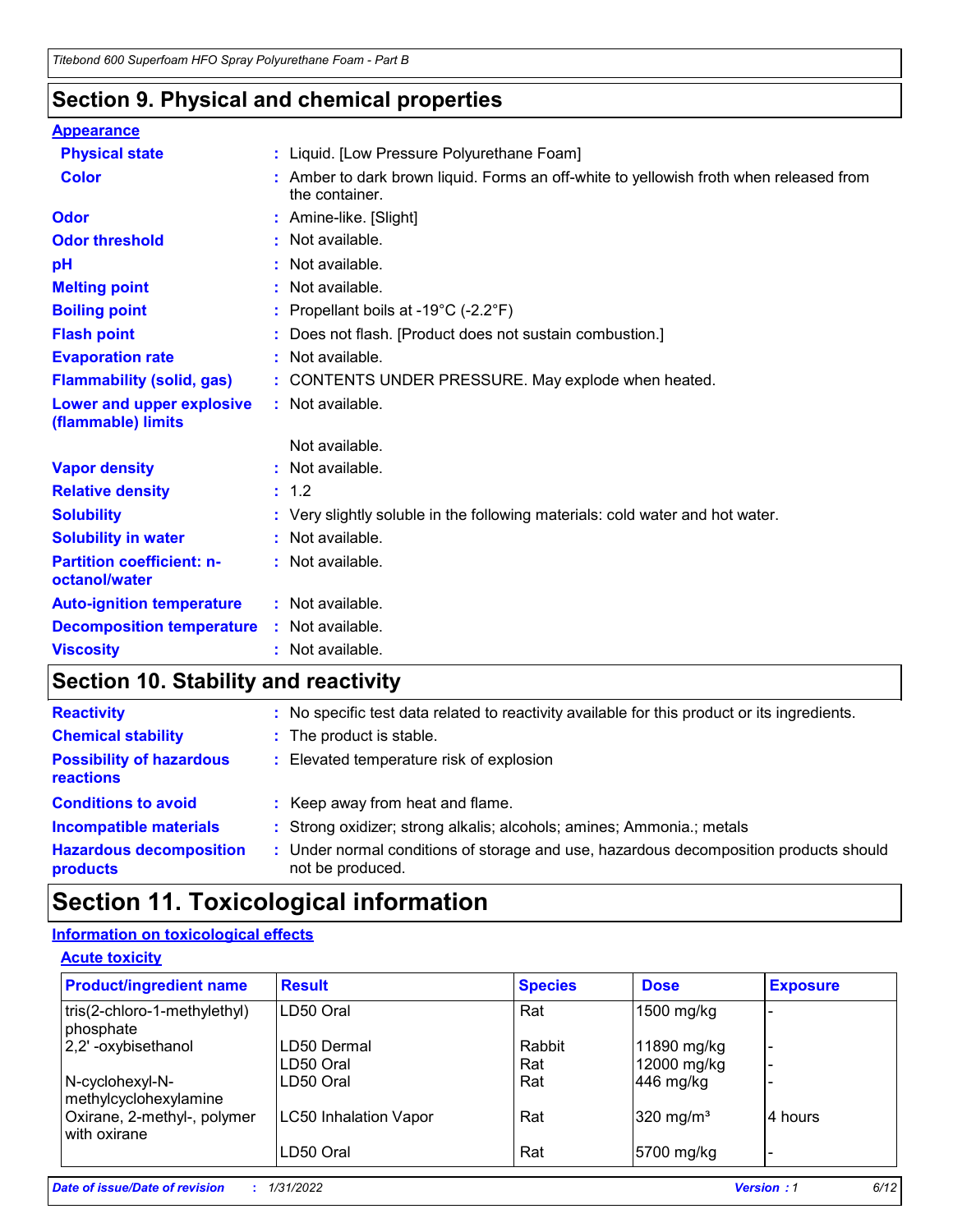# **Section 11. Toxicological information**

| <b>Product/ingredient name</b>                                               | <b>Result</b>                                                                                                | <b>Species</b>  | <b>Score</b>             | <b>Exposure</b>       | <b>Observation</b>       |
|------------------------------------------------------------------------------|--------------------------------------------------------------------------------------------------------------|-----------------|--------------------------|-----------------------|--------------------------|
| 2,2' -oxybisethanol                                                          | Eyes - Mild irritant<br>Skin - Mild irritant                                                                 | Rabbit<br>Human |                          | 50 mg<br>72 hours 112 | $\blacksquare$<br>Ĭ.     |
|                                                                              | Skin - Mild irritant                                                                                         | Rabbit          | $\overline{\phantom{0}}$ | mg I<br>500 mg        | $\overline{\phantom{a}}$ |
| <b>Conclusion/Summary</b>                                                    |                                                                                                              |                 |                          |                       |                          |
| <b>Skin</b>                                                                  | : May cause skin irritation.                                                                                 |                 |                          |                       |                          |
| <b>Eyes</b>                                                                  | May cause eye irritation.                                                                                    |                 |                          |                       |                          |
| <b>Sensitization</b>                                                         |                                                                                                              |                 |                          |                       |                          |
| Not available.                                                               |                                                                                                              |                 |                          |                       |                          |
| <b>Mutagenicity</b>                                                          |                                                                                                              |                 |                          |                       |                          |
| Not available.                                                               |                                                                                                              |                 |                          |                       |                          |
| <b>Carcinogenicity</b>                                                       |                                                                                                              |                 |                          |                       |                          |
| Not available.                                                               |                                                                                                              |                 |                          |                       |                          |
| <b>Reproductive toxicity</b>                                                 |                                                                                                              |                 |                          |                       |                          |
| Not available.                                                               |                                                                                                              |                 |                          |                       |                          |
| <b>Teratogenicity</b>                                                        |                                                                                                              |                 |                          |                       |                          |
| Not available.                                                               |                                                                                                              |                 |                          |                       |                          |
| <b>Specific target organ toxicity (single exposure)</b>                      |                                                                                                              |                 |                          |                       |                          |
| Not available.                                                               |                                                                                                              |                 |                          |                       |                          |
| <b>Specific target organ toxicity (repeated exposure)</b>                    |                                                                                                              |                 |                          |                       |                          |
| Not available.                                                               |                                                                                                              |                 |                          |                       |                          |
| <b>Aspiration hazard</b>                                                     |                                                                                                              |                 |                          |                       |                          |
| Not available.                                                               |                                                                                                              |                 |                          |                       |                          |
| <b>Information on the likely</b>                                             | : Routes of entry anticipated: Dermal, Inhalation.                                                           |                 |                          |                       |                          |
| routes of exposure                                                           |                                                                                                              |                 |                          |                       |                          |
| <b>Potential acute health effects</b>                                        |                                                                                                              |                 |                          |                       |                          |
| <b>Eye contact</b>                                                           | : Causes serious eye irritation.                                                                             |                 |                          |                       |                          |
| <b>Inhalation</b>                                                            | No known significant effects or critical hazards.                                                            |                 |                          |                       |                          |
| <b>Skin contact</b>                                                          | Causes skin irritation.                                                                                      |                 |                          |                       |                          |
| <b>Ingestion</b>                                                             | : Ingestion may cause nausea, diarrhea and vomiting.                                                         |                 |                          |                       |                          |
| Symptoms related to the physical, chemical and toxicological characteristics |                                                                                                              |                 |                          |                       |                          |
| <b>Eye contact</b>                                                           | : Adverse symptoms may include the following:<br>pain or irritation<br>watering                              |                 |                          |                       |                          |
| <b>Inhalation</b>                                                            | redness<br>: Adverse symptoms may include the following:<br>reduced fetal weight<br>increase in fetal deaths |                 |                          |                       |                          |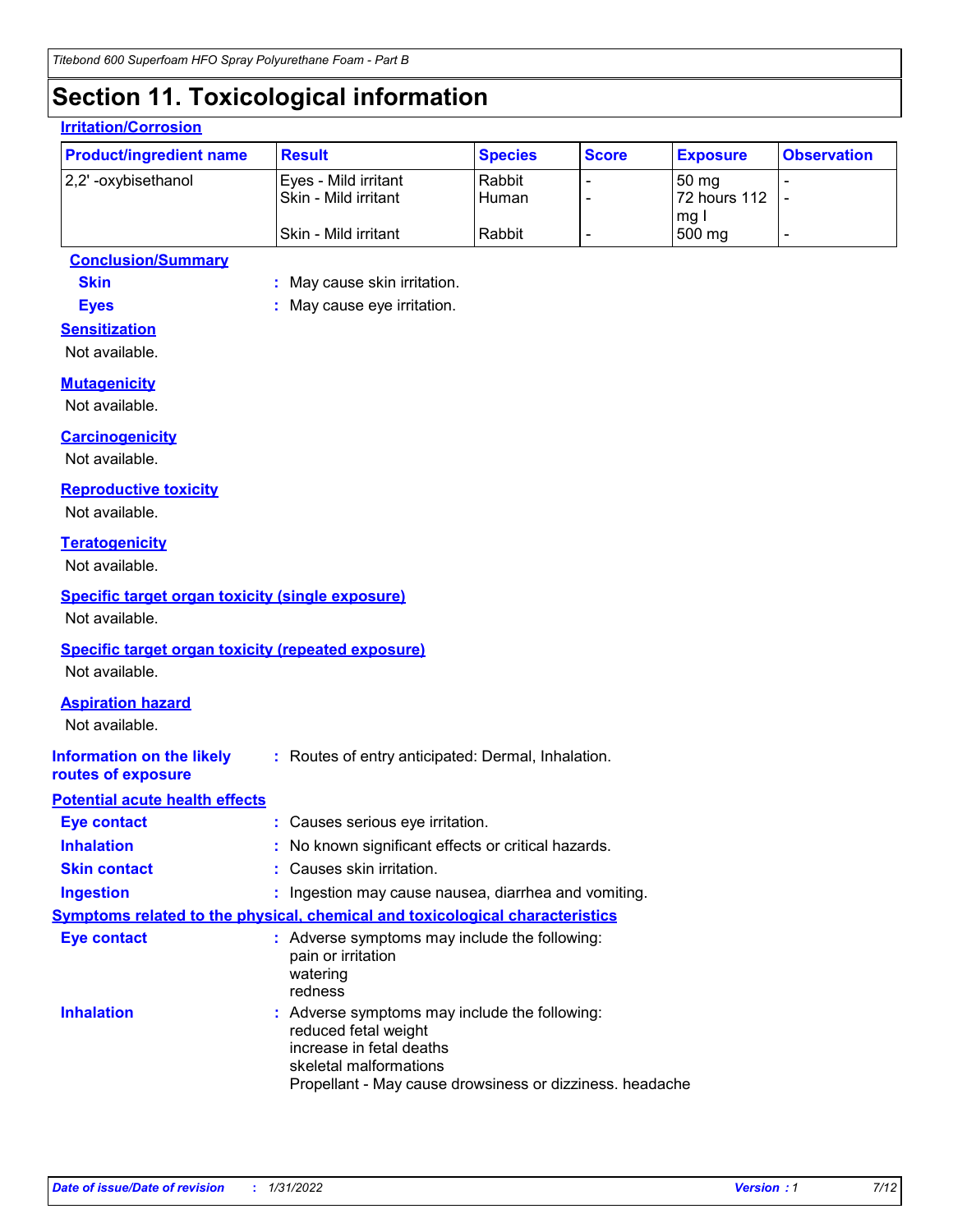# **Section 11. Toxicological information**

| <b>Skin contact</b>                     | : Adverse symptoms may include the following:<br>irritation<br>redness<br>reduced fetal weight<br>increase in fetal deaths<br>skeletal malformations |  |
|-----------------------------------------|------------------------------------------------------------------------------------------------------------------------------------------------------|--|
| <b>Ingestion</b>                        | : Adverse symptoms may include the following:<br>reduced fetal weight<br>increase in fetal deaths<br>skeletal malformations                          |  |
|                                         | Delayed and immediate effects and also chronic effects from short and long term exposure                                                             |  |
| <b>Short term exposure</b>              |                                                                                                                                                      |  |
| <b>Potential immediate</b><br>effects   | : Not available.                                                                                                                                     |  |
| <b>Potential delayed effects</b>        | $:$ Not available.                                                                                                                                   |  |
| <b>Long term exposure</b>               |                                                                                                                                                      |  |
| <b>Potential immediate</b><br>effects   | : Not available.                                                                                                                                     |  |
| <b>Potential delayed effects</b>        | : Not available.                                                                                                                                     |  |
| <b>Potential chronic health effects</b> |                                                                                                                                                      |  |
| Not available.                          |                                                                                                                                                      |  |
| <b>General</b>                          | : No known significant effects or critical hazards.                                                                                                  |  |
| <b>Carcinogenicity</b>                  | : No known significant effects or critical hazards.                                                                                                  |  |
| <b>Mutagenicity</b>                     | No known significant effects or critical hazards.                                                                                                    |  |
| <b>Teratogenicity</b>                   | : Suspected of damaging the unborn child.                                                                                                            |  |
| <b>Developmental effects</b>            | : No known significant effects or critical hazards.                                                                                                  |  |
| <b>Fertility effects</b>                | : Suspected of damaging fertility.                                                                                                                   |  |
| <b>Numerical measures of toxicity</b>   |                                                                                                                                                      |  |
|                                         |                                                                                                                                                      |  |

#### **Acute toxicity estimates**

Not available.

# **Section 12. Ecological information**

#### **Toxicity**

| <b>Product/ingredient name</b> | <b>Result</b>                        | <b>Species</b>                    | <b>Exposure</b> |
|--------------------------------|--------------------------------------|-----------------------------------|-----------------|
| 2,2' -oxybisethanol            | Acute LC50 75200000 µg/l Fresh water | <b>Fish - Pimephales promelas</b> | 96 hours        |

#### **Persistence and degradability**

Not available.

#### **Bioaccumulative potential**

| <b>Product/ingredient name</b>                                             | $LogP_{ow}$             | <b>BCF</b>              | <b>Potential</b>  |
|----------------------------------------------------------------------------|-------------------------|-------------------------|-------------------|
| tris(2-chloro-1-methylethyl)<br>phosphate                                  | 2.68                    | $ 0.8 \text{ to } 2.8 $ | low               |
| nitrogen<br>2,2'-oxybisethanol<br>N-cyclohexyl-N-<br>methylcyclohexylamine | 0.67<br>$-1.98$<br>3.71 | 100                     | low<br>low<br>low |

#### **Mobility in soil**

**Soil/water partition coefficient (Koc) :** Not available.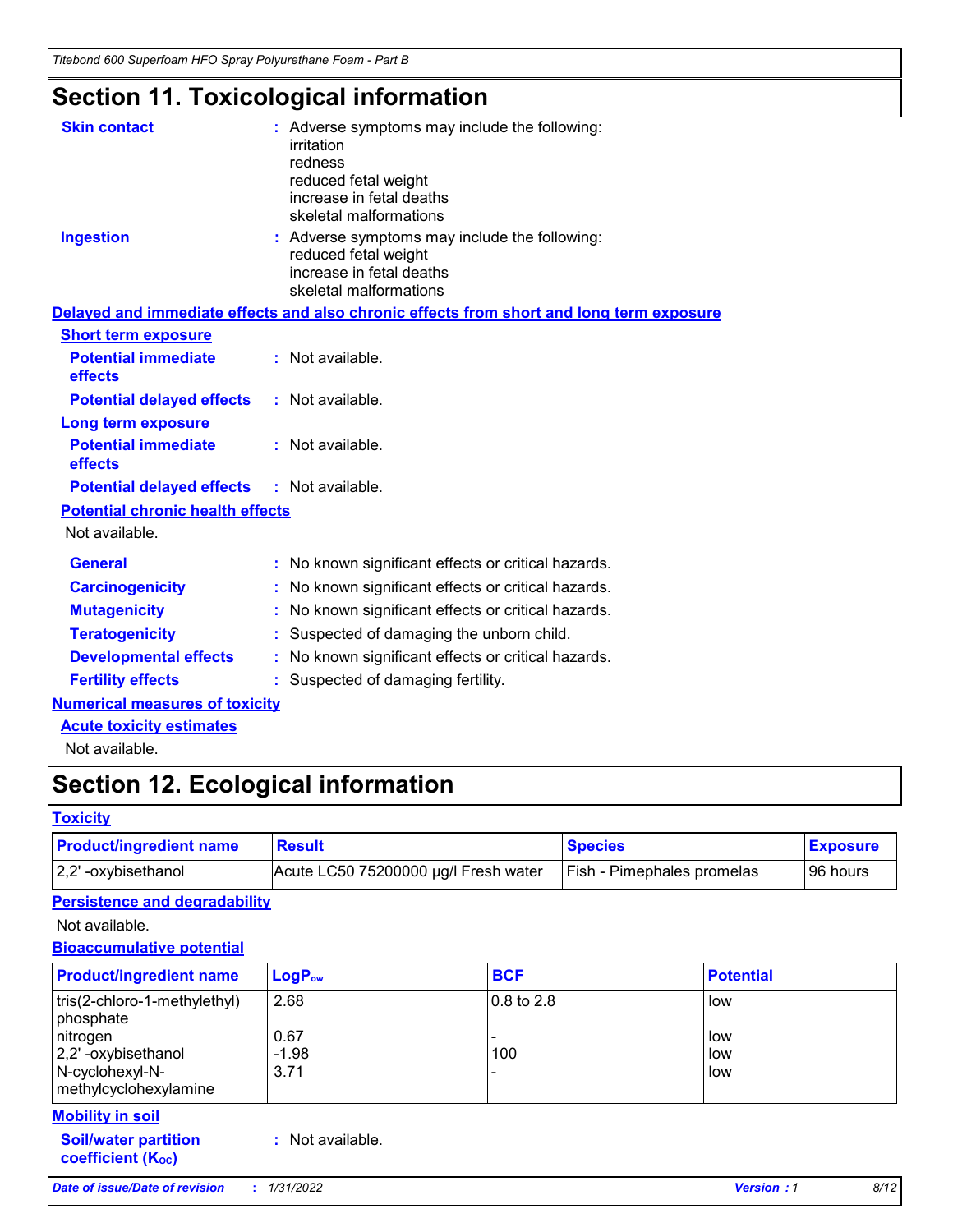### **Section 12. Ecological information**

**Other adverse effects** : No known significant effects or critical hazards.

### **Section 13. Disposal considerations**

**Disposal methods :**

Always wear proper protective equipment as you would while spraying the twocomponent foam in a well-ventilated area.

Procedure for handling empty or partially used disposable cylinders:

#### 1. DO NOT INCINERATE TANKS

2. Do not puncture Tanks

3. Dispense the foam into a waste container like a cardboard box or plastic bag. Depressurize the used cylinders using the dispensing unit with a new nozzle attached. Spray the foam until one of the components/cylinders no longer sprays chemical. 4. Remove the nozzle and then continue to depressurize by dispensing the chemicals

into a waste container (a box lined with a plastic bag) that has adequate industrial liquid absorbing medium in the bottom. Dispense the residual chemicals until the pressure is down to a minimum or there are just large bubbles in the hose.

5. Close the cylinder valves completely, and then operate the dispensing unit again to empty and depressurize the hoses. Use a 9/16" wrench and remove the hoses from the cylinders. Use caution in case there is some residual chemical and/or pressure in the hoses.

6. Invert the cylinder and point away from face. Slowly open the cylinder over the waste container to catch any residual spray.

7. Return the cylinder to an upright position. Shake the container; there should not be any sloshing of liquid. Make sure to leave valves OPEN-do not close.

8. DISPOSE OF EMPTY CYLINDERS ACCORDING TO APPLICABLE FEDERAL, STATE, AND LOCAL REGULATIONS. CHECK WITH YOUR LOCAL WASTE DISPOSAL SERVICE FOR GUIDANCE.

NOTE: After dispensing, if one cylinder has chemical left in it; treat as hazardous material.

# **Section 14. Transport information**

|                                        | <b>DOT</b><br><b>Classification</b>                                       | <b>TDG</b><br><b>Classification</b>                                       | <b>Mexico</b><br><b>Classification</b>                                    | <b>ADR/RID</b>                                                            | <b>IMDG</b>                                                               | <b>IATA</b>                                                               |
|----------------------------------------|---------------------------------------------------------------------------|---------------------------------------------------------------------------|---------------------------------------------------------------------------|---------------------------------------------------------------------------|---------------------------------------------------------------------------|---------------------------------------------------------------------------|
| <b>UN number</b>                       | <b>UN3500</b>                                                             | <b>UN3500</b>                                                             | <b>UN3500</b>                                                             | <b>UN3500</b>                                                             | <b>UN3500</b>                                                             | <b>UN3500</b>                                                             |
| <b>UN proper</b><br>shipping name      | Chemical<br>under pressure,<br>n.o.s.<br>(hydrofluoroolefin,<br>nitrogen) | Chemical<br>under pressure,<br>n.o.s.<br>(hydrofluoroolefin,<br>nitrogen) | Chemical<br>under pressure,<br>n.o.s.<br>(hydrofluoroolefin,<br>nitrogen) | Chemical<br>under pressure,<br>n.o.s.<br>(hydrofluoroolefin,<br>nitrogen) | Chemical<br>under pressure,<br>n.o.s.<br>(hydrofluoroolefin,<br>nitrogen) | Chemical<br>under pressure,<br>n.o.s.<br>(hydrofluoroolefin,<br>nitrogen) |
| <b>Transport</b><br>hazard class(es)   | 2.2<br>N FLAMMABLE G                                                      | 2.2                                                                       | 2.2                                                                       | 2                                                                         | 2.2                                                                       | 2.2                                                                       |
| <b>Packing group</b>                   |                                                                           |                                                                           |                                                                           |                                                                           |                                                                           |                                                                           |
| <b>Environmental</b><br><b>hazards</b> | No.                                                                       | No.                                                                       | No.                                                                       | No.                                                                       | No.                                                                       | No.                                                                       |

**Additional information**

**TDG Classification :**

Product classified as per the following sections of the Transportation of Dangerous Goods Regulations: 2.13-2.17 (Class 2).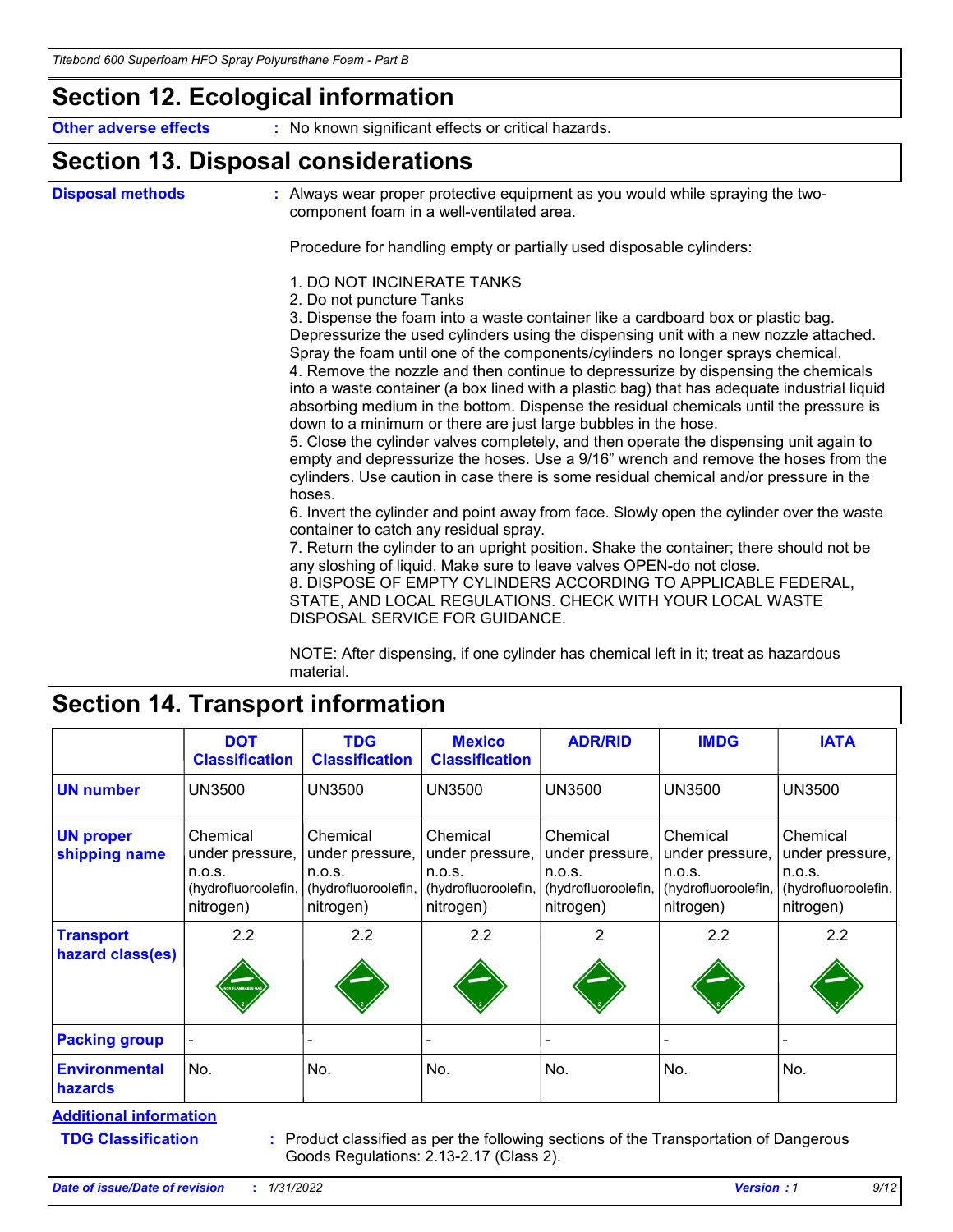### **Section 14. Transport information**

# **Section 15. Regulatory information**

#### **U.S. Federal regulations**

**SARA 302/304**

**Composition/information on ingredients**

No products were found.

**SARA 304 RQ :** Not applicable.

#### **SARA 311/312**

**Classification :** GASES UNDER PRESSURE - Compressed gas SKIN IRRITATION - Category 2 EYE IRRITATION - Category 2A TOXIC TO REPRODUCTION - Category 2

#### **Composition/information on ingredients**

| <b>Name</b>                               | $\frac{9}{6}$ | <b>Classification</b>                        |
|-------------------------------------------|---------------|----------------------------------------------|
| tris(2-chloro-1-methylethyl)<br>phosphate | I≥25 - ≤50    | ACUTE TOXICITY (oral) - Category 4           |
| HFO-1234ZE                                | 210 - ≤25     | GASES UNDER PRESSURE - Compressed gas        |
| nitrogen                                  | ≤10           | <b>GASES UNDER PRESSURE - Compressed gas</b> |
| 2,2'-oxybisethanol                        | ≤10           | <b>ACUTE TOXICITY (oral) - Category 4</b>    |
|                                           |               | <b>EYE IRRITATION - Category 2B</b>          |
| N-cyclohexyl-N-<br>methylcyclohexylamine  | ≤5            | <b>ACUTE TOXICITY (oral) - Category 4</b>    |

#### **State regulations**

| <b>Massachusetts</b> | : The following components are listed: NITROGEN; NITROGEN (LIQUIFIED)  |
|----------------------|------------------------------------------------------------------------|
| <b>New York</b>      | : None of the components are listed.                                   |
| <b>New Jersey</b>    | : The following components are listed: FLUORIDES; NITROGEN             |
| <b>Pennsylvania</b>  | : The following components are listed: NITROGEN; ETHANOL, 2,2'-OXYBIS- |
|                      |                                                                        |

#### **California Prop. 65**

This product does not require a Safe Harbor warning under California Prop. 65.

#### **International regulations**

**Chemical Weapon Convention List Schedules I, II & III Chemicals** Not listed.

#### **Montreal Protocol**

Not listed.

**Stockholm Convention on Persistent Organic Pollutants**

Not listed.

#### **UNECE Aarhus Protocol on POPs and Heavy Metals**

Not listed.

#### **Inventory list**

**China :** All components are listed or exempted.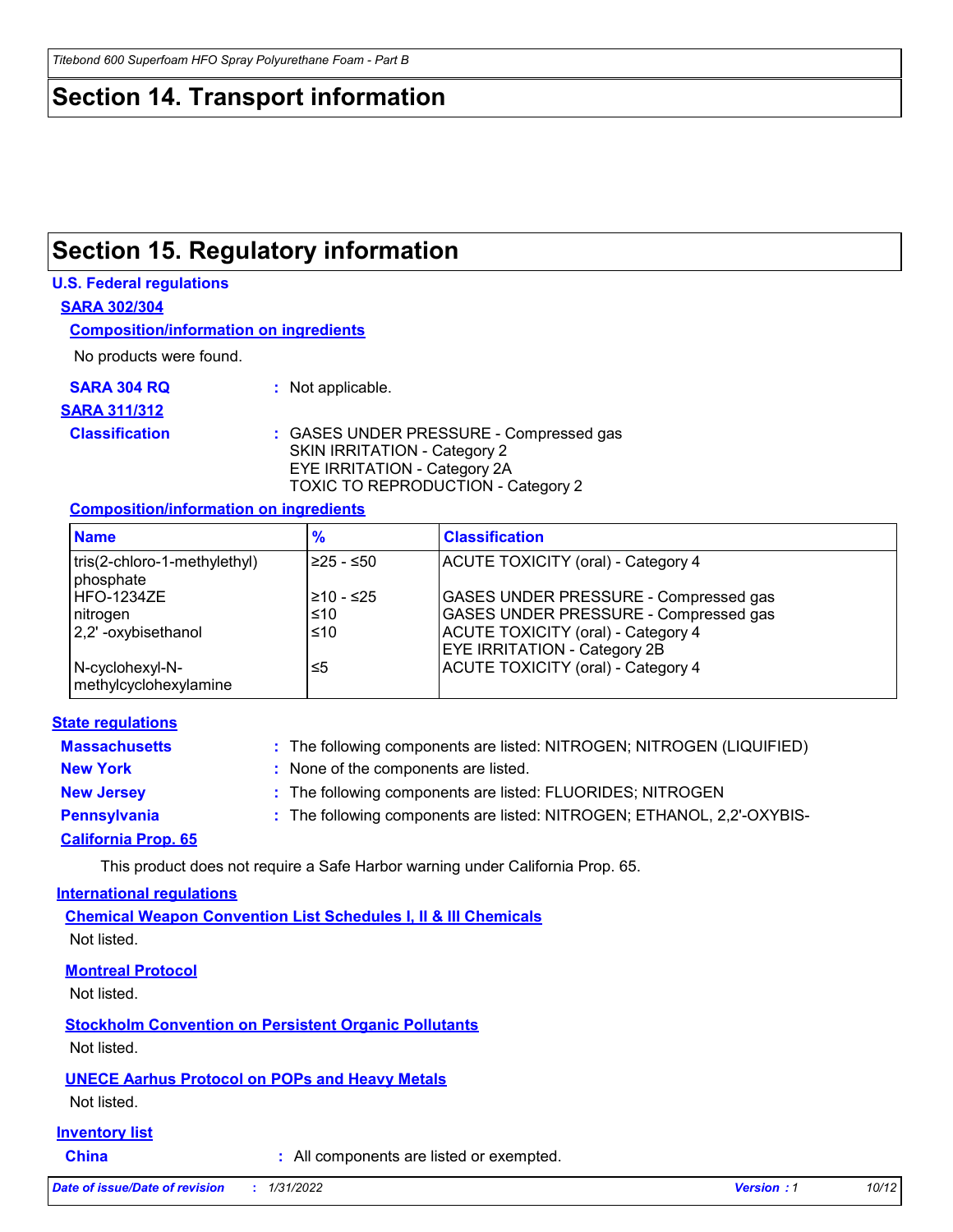*Titebond 600 Superfoam HFO Spray Polyurethane Foam - Part B*

### **Section 15. Regulatory information**

**United States TSCA 8(b) inventory**

**:** All components are active or exempted.

# **Section 16. Other information**

**Hazardous Material Information System (U.S.A.)**



**Caution: HMIS® ratings are based on a 0-4 rating scale, with 0 representing minimal hazards or risks, and 4 representing significant hazards or risks. Although HMIS® ratings and the associated label are not required on SDSs or products leaving a facility under 29 CFR 1910.1200, the preparer may choose to provide them. HMIS® ratings are to be used with a fully implemented HMIS® program. HMIS® is a registered trademark and service mark of the American Coatings Association, Inc.**

**The customer is responsible for determining the PPE code for this material. For more information on HMIS® Personal Protective Equipment (PPE) codes, consult the HMIS® Implementation Manual.**

#### **National Fire Protection Association (U.S.A.)**



**Reprinted with permission from NFPA 704-2001, Identification of the Hazards of Materials for Emergency Response Copyright ©1997, National Fire Protection Association, Quincy, MA 02269. This reprinted material is not the complete and official position of the National Fire Protection Association, on the referenced subject which is represented only by the standard in its entirety.**

**Copyright ©2001, National Fire Protection Association, Quincy, MA 02269. This warning system is intended to be interpreted and applied only by properly trained individuals to identify fire, health and reactivity hazards of chemicals. The user is referred to certain limited number of chemicals with recommended classifications in NFPA 49 and NFPA 325, which would be used as a guideline only. Whether the chemicals are classified by NFPA or not, anyone using the 704 systems to classify chemicals does so at their own risk.**

#### **Procedure used to derive the classification**

| <b>Classification</b>                                                                                                                                     |             | <b>Justification</b>                                                     |
|-----------------------------------------------------------------------------------------------------------------------------------------------------------|-------------|--------------------------------------------------------------------------|
| GASES UNDER PRESSURE - Compressed gas<br><b>SKIN IRRITATION - Category 2</b><br><b>EYE IRRITATION - Category 2A</b><br>TOXIC TO REPRODUCTION - Category 2 |             | Expert judgment<br>Expert judgment<br>Expert judgment<br>Expert judgment |
| <b>History</b>                                                                                                                                            |             |                                                                          |
| Date of printing                                                                                                                                          | : 4/22/2022 |                                                                          |
| Date of issue/Date of<br>revision                                                                                                                         | : 1/31/2022 |                                                                          |
| Date of previous issue                                                                                                                                    | : 1/31/2022 |                                                                          |
| <b>Version</b>                                                                                                                                            |             |                                                                          |